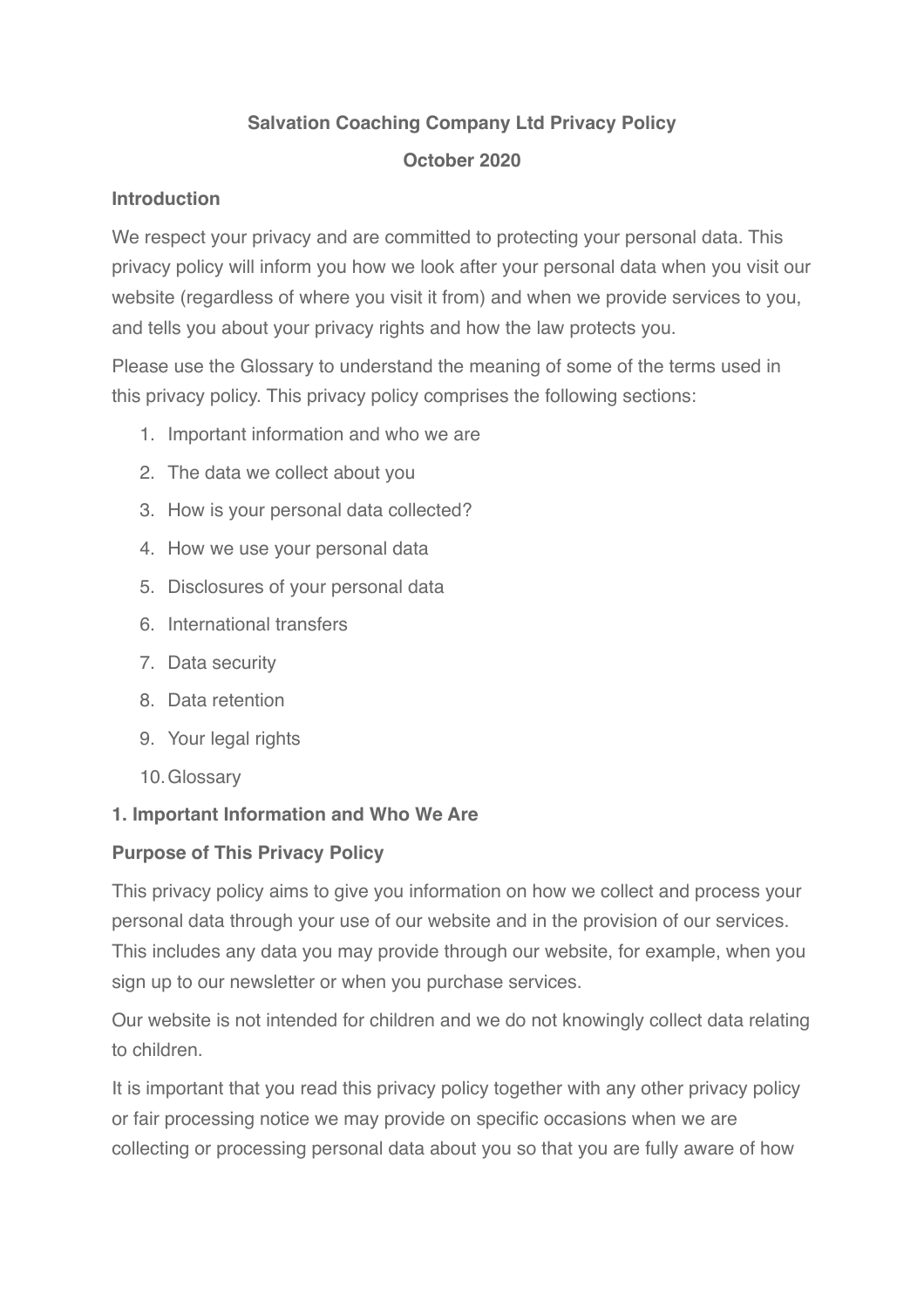and why we are using your data. This privacy policy supplements the other notices and is not intended to override them.

#### **Controller**

Salvation Coaching Company Ltd t/a Sally Netherwood is the controller and is responsible for your personal data (collectively referred to as "**we**", "**us**" or "**our**" in this privacy policy).

We have appointed a data privacy manager who is responsible for overseeing questions in relation to this privacy policy. If you have any questions about this privacy policy, including any requests to exercise your legal rights, please contact the data privacy manager using the details set out below.

#### **Contact Details**

| Name or title of data privacy manager: | <b>Sally Nickalls</b>                  |
|----------------------------------------|----------------------------------------|
| Email address:                         | salvation@salvationcoaching.com        |
| Postal address:                        | Suite 6B, Wentworth Lodge, Great North |
|                                        | Road, Welwyn Garden City, AL8 7SR      |

You have the right to make a complaint at any time to the Information Commissioner's Office (ICO), the UK supervisory authority for data protection issues ([www.ico.org.uk\)](http://www.ico.org.uk). We would, however, appreciate the chance to deal with your concerns before you approach the ICO so please contact us in the first instance.

# **Changes to The Privacy Policy and Your Duty To Inform Us Of Changes**

This version was last updated in July 2020 and historic versions can be obtained by contacting us.

It is important that the personal data we hold about you is accurate and current. Please keep us informed if your personal data changes during your relationship with us.

### **Third-Party Links**

Our website may include links to third-party websites, plug-ins and applications. Clicking on those links or enabling those connections may allow third parties to collect or share data about you. We do not control these third-party websites and are not responsible for their privacy statements. When you leave our website, we encourage you to read the privacy policy of every website you visit.

### **2. The Data We Collect About You**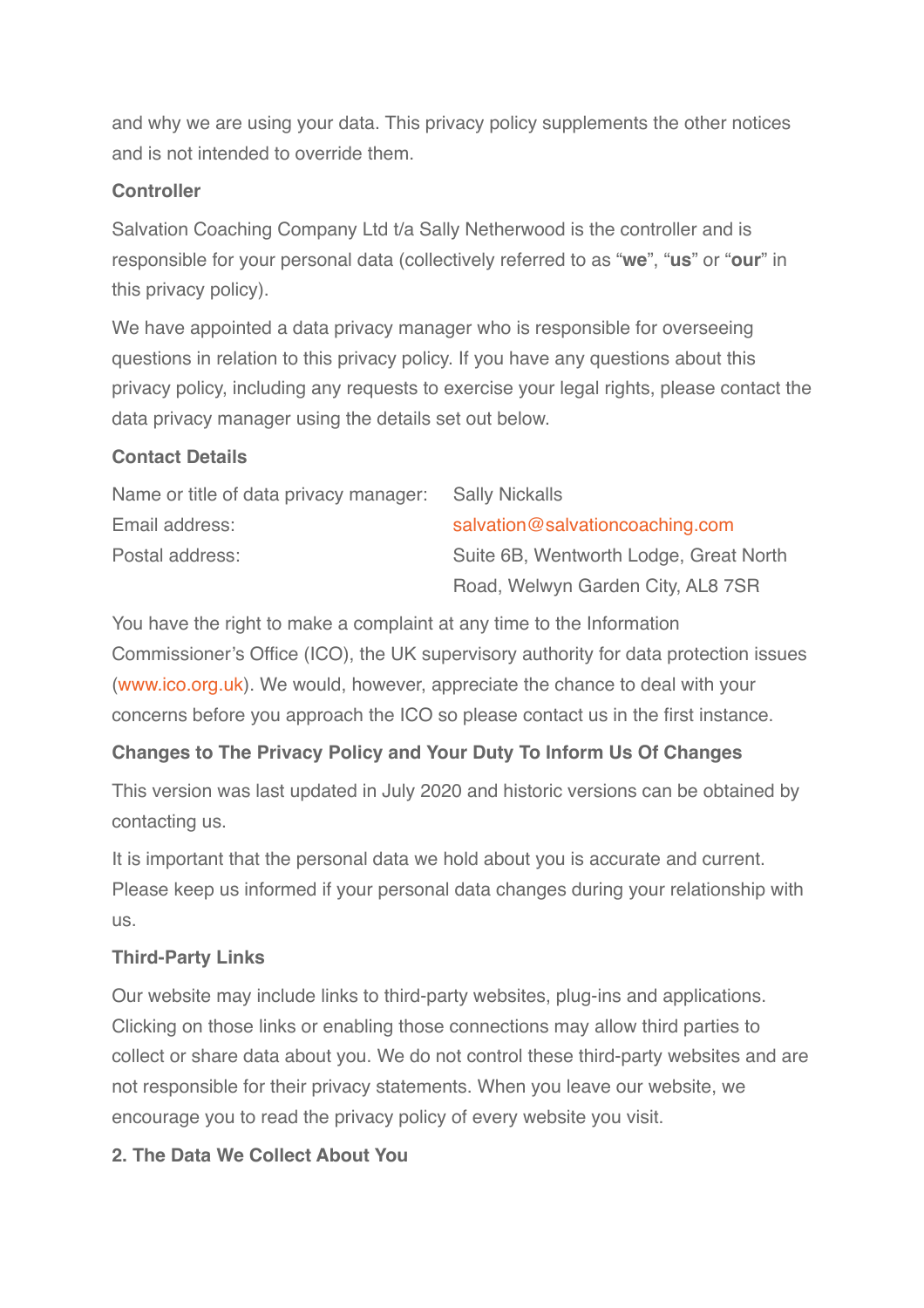Personal data (or personal information), means any information about a living individual where that individual can be identified using all or part of that information. It does not include data where the identity has been removed (anonymous data).

We may collect, use, store and transfer different kinds of personal data about you which we have grouped together as follows:

- **Identity Data** includes first name, maiden name, last name, username or similar identifier, marital status, title, date of birth and gender.
- **Contact Data** includes billing address, residential address, business address, personal email address, business email address and telephone numbers.
- **Financial Data** includes bank account and payment card details.
- **Aspiration Data** includes personal and professional information for the purpose of your development programme such as psychometric results, your development goals, notes regarding your personal and professional situation, concerns and aspirations, your progress and actions.
- **Home Life Data** includes details about your family, financial plans and personality traits.
- **Transaction Data** includes details about payments to and from you and other details of services you have purchased from us.
- **Technical Data** includes internet protocol (IP) address, your login data, browser type and version, time zone setting and location, browser plug-in types and versions, operating system and platform and other technology on the devices you use to access our website.
- **Profile Data** includes your username and password, orders made by you, your interests, preferences, feedback and survey responses. **Usage Data** includes information about how you use our website and services.
- **Marketing and Communications Data** includes your preferences in receiving marketing from us and our third parties and your communication preferences.

We also collect, use and share **Aggregated Data** such as statistical or demographic data for any purpose. Aggregated Data may be derived from your personal data but is not considered personal data in law as this data does **not** directly or indirectly reveal your identity. For example, we may aggregate your Usage Data to calculate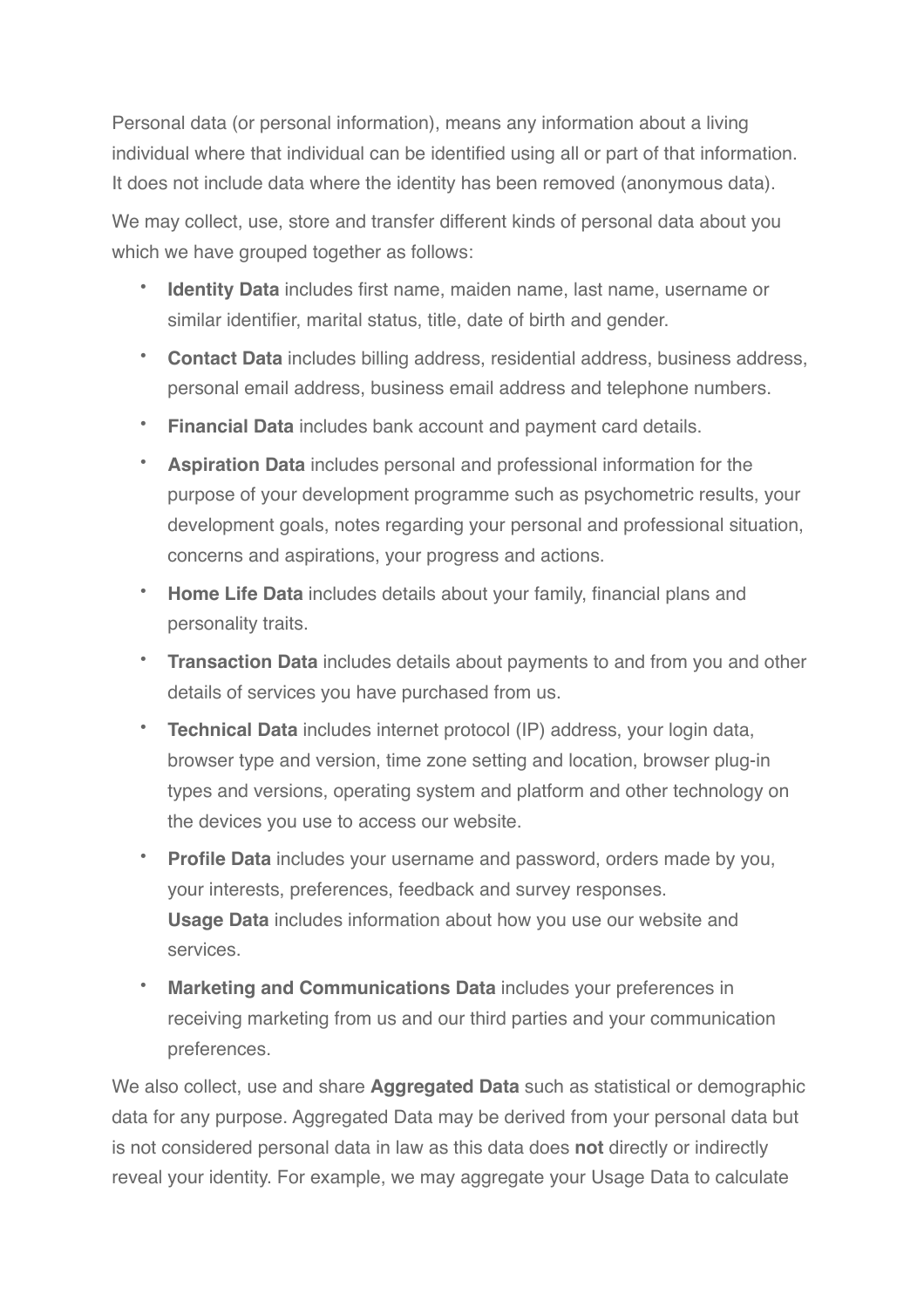the percentage of users accessing a specific website feature. However, if we combine or connect Aggregated Data with your personal data so that it can directly or indirectly identify you, we treat the combined data as personal data which will be used in accordance with this privacy policy.

With your explicit consent, we may collect **Special Categories of Personal Data** about you during the course of our provision of the services to you. The GDPR refers to the processing of 'special categories of personal data' and this means personal data about your race or ethnicity, religious or philosophical beliefs, sex life, sexual orientation, criminal convictions or offences, political opinions, trade union membership, information about your health and genetic and biometric data (**"Sensitive Personal Data"**).

### **If You Fail To Provide Personal Data**

Where we need to collect personal data by law, or under the terms of a contract we have with you and you fail to provide that data when requested, we may not be able to perform the contract we have or are trying to enter into with you (for example, to provide you with services). In this case, we may have to cancel a service you have with us but we will notify you if this is the case at the time.

#### **3. How Is Your Personal Data Collected?**

We use different methods to collect data from and about you including through:

- **Direct interactions.** You may give us your Identity, Contact, Financial Data, Aspiration Data, Home Life Data and Sensitive Personal Data by filling in forms, by corresponding with us (whether by post, phone, email or otherwise) or verbally during the course of our provision of services to you. This includes personal data you provide when you:
	- a) apply for or order our services;
	- b) create an account on our website;
	- c) subscribe to our service, newsletter or publications;
	- d) request marketing to be sent to you;
	- e) enter a promotion or survey; or

f) give us some feedback.

• **Automated technologies or interactions**. As you interact with our website, we may automatically collect Technical Data about your equipment, browsing actions and patterns. We collect this personal data by using cookies, server logs and other similar technologies. You will not be subject to decisions that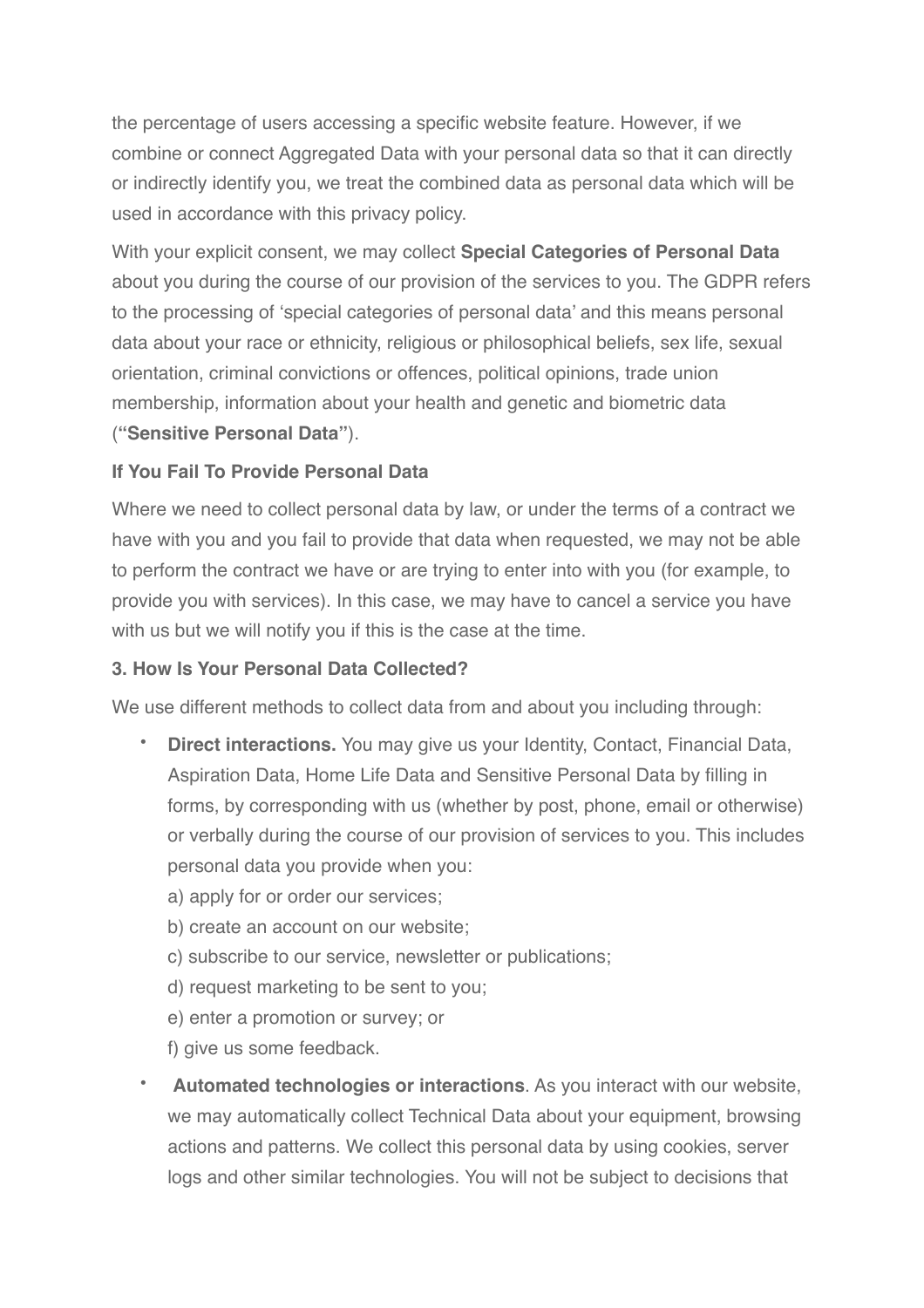will have a significant impact on you based solely on automated decisionmaking.

- **Third parties or publicly available sources.** We may receive personal data about you from various third parties and public sources as set out below:
- a) Our website platform Wix. For more information please see sections 6 and 12 of<https://www.wix.com/about/privacy>

b) Technical Data from analytics providers, for example, we use a third party service, Google Analytics, to collect standard internet log information about and details of visitor behaviour patterns. We do this to find out things such as the number of visitors to the various parts of our website. This information is processed in a way which does not identify anyone. We do not make, and do not allow Google to make, any attempt to find out the identities of those visiting our website. If we do want to collect personally identifiable information through our website, we will be upfront about this. We will make it clear when we collect personal information and will explain what we intend to do with it. For more information about how Google Analytics processes data, please see [https://policies.google.com/privacy/partners?hl=en-GB&gl=uk.](https://policies.google.com/privacy/partners?hl=en-GB&gl=uk)

c) Contact, Financial and Transaction Data from providers of technical and payment services based inside the EU.

d) Identity and Contact Data from publicly availably sources such as Companies House and the Electoral Register based inside the EU. e) Identity and Contact Data from publicly availably sources such as LinkedIn, Facebook, Twitter and various search engine search results.

#### **4. How We Use Your Personal Data**

We will only use your personal data when the law allows us to. Most commonly, we will use your personal data in the following circumstances:

- Where we need to perform the contract we are about to enter into, or have entered into with you.
- Where it is necessary for our legitimate interests (or those of a third party) and your interests and fundamental rights do not override those interests.
- Where we need to comply with a legal or regulatory obligation.

Generally, we do not rely on consent as a legal basis for processing your personal data other than in relation to sending third party direct marketing communications to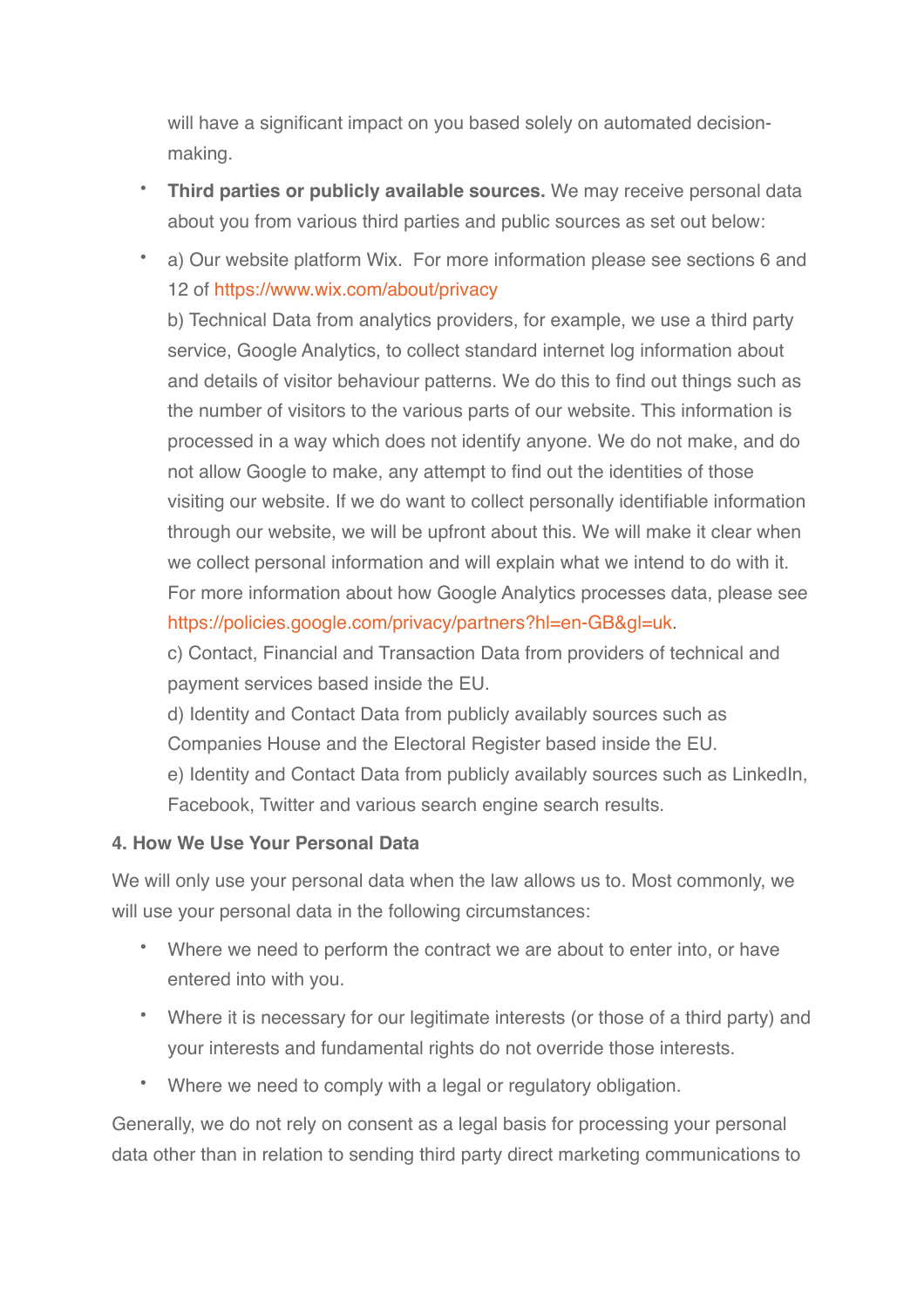you via email or text message. You have the right to withdraw consent to marketing at any time by contacting us.

#### **Purposes For Which We Will Use Your Personal Data**

We have set out below, in a table format, a description of all the ways we plan to use your personal data, and which of the legal bases we rely on to do so. We have also identified what our legitimate interests are where appropriate.

Note that we may process your personal data for more than one lawful ground depending on the specific purpose for which we are using your data. Please contact us if you need details about the specific legal ground we are relying on to process your personal data where more than one ground has been set out in the table below.

|                                     |                             | <b>Lawful basis for processing</b> |
|-------------------------------------|-----------------------------|------------------------------------|
| <b>Purpose/Activity</b>             | <b>Type of data</b>         | including basis of legitimate      |
|                                     |                             | interest                           |
| To register you as a new            | (a) Identity                | Performance of a contract          |
| customer                            | (b) Contact                 | with you                           |
| To process and deliver services     |                             |                                    |
| to you including:                   | (a) Identity                |                                    |
| (a) Manage payments, fees and       | (b) Contact                 |                                    |
| charges                             | (c) Financial               | (a) Performance of a contract      |
| (b) Collect and recover money       | (d) Transaction             | with you                           |
| owed to us                          | (e) Marketing and           | (b) Necessary for our              |
| (c) Taking detailed notes, records  | Communications              | legitimate interests (to recover   |
| and minutes of the services we      |                             |                                    |
| provide to you for each coaching    | (f) Sensitive Personal Data | debts due to us)                   |
| session which will be collected     | (g) Aspiration Data         |                                    |
| during the initial consultation and | (h) Home Life Data          |                                    |
| during each development session     |                             |                                    |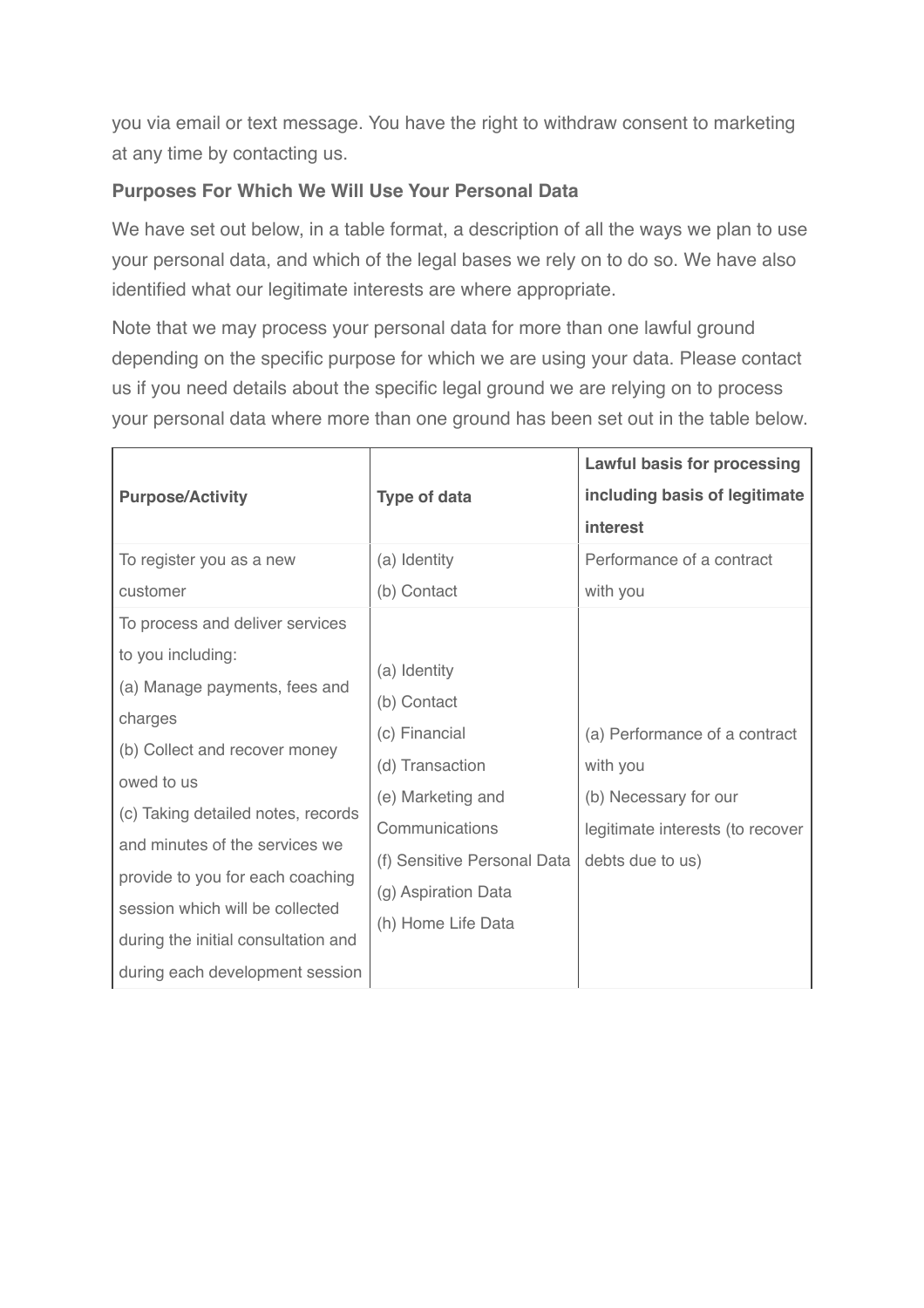| To manage our relationship with<br>you which will include:<br>(a) Notifying you about changes<br>to our terms or privacy policy<br>(b) Asking you to leave a review,<br>give feedback or take a survey | (a) Identity<br>(b) Contact<br>(c) Profile<br>(d) Marketing and<br>Communications                               | (a) Performance of a contract<br>with you<br>(b) Necessary to comply with<br>a legal obligation<br>(c) Necessary for our<br>legitimate interests (to keep<br>our records updated and to<br>study how customers use our<br>services)                                                                                  |
|--------------------------------------------------------------------------------------------------------------------------------------------------------------------------------------------------------|-----------------------------------------------------------------------------------------------------------------|----------------------------------------------------------------------------------------------------------------------------------------------------------------------------------------------------------------------------------------------------------------------------------------------------------------------|
| To enable you to complete a<br>survey                                                                                                                                                                  | (a) Identity<br>(b) Contact<br>(c) Profile<br>(d) Usage<br>(e) Marketing and<br>Communications                  | (a) Performance of a contract<br>with you<br>(b) Necessary for our<br>legitimate interests (to study<br>how customers use our<br>services, to develop them and<br>grow our business)                                                                                                                                 |
| To administer and protect our<br>business and our website<br>(including troubleshooting, data<br>analysis, testing, system<br>maintenance, support, reporting<br>and hosting of data)                  | (a) Identity<br>(b) Contact<br>(c) Technical                                                                    | (a) Necessary for our<br>legitimate interests (for<br>running our business,<br>provision of administration<br>and IT services, network<br>security, to prevent fraud and<br>in the context of a business<br>reorganisation or group<br>restructuring exercise)<br>(b) Necessary to comply with<br>a legal obligation |
| To deliver relevant website<br>content and advertisements to<br>you and measure or understand<br>the effectiveness of the<br>advertising we serve to you                                               | (a) Identity<br>(b) Contact<br>(c) Profile<br>(d) Usage<br>(e) Marketing and<br>Communications<br>(f) Technical | Necessary for our legitimate<br>interests (to study how<br>customers use our services,<br>to develop them, to grow our<br>business and to inform our<br>marketing strategy)                                                                                                                                          |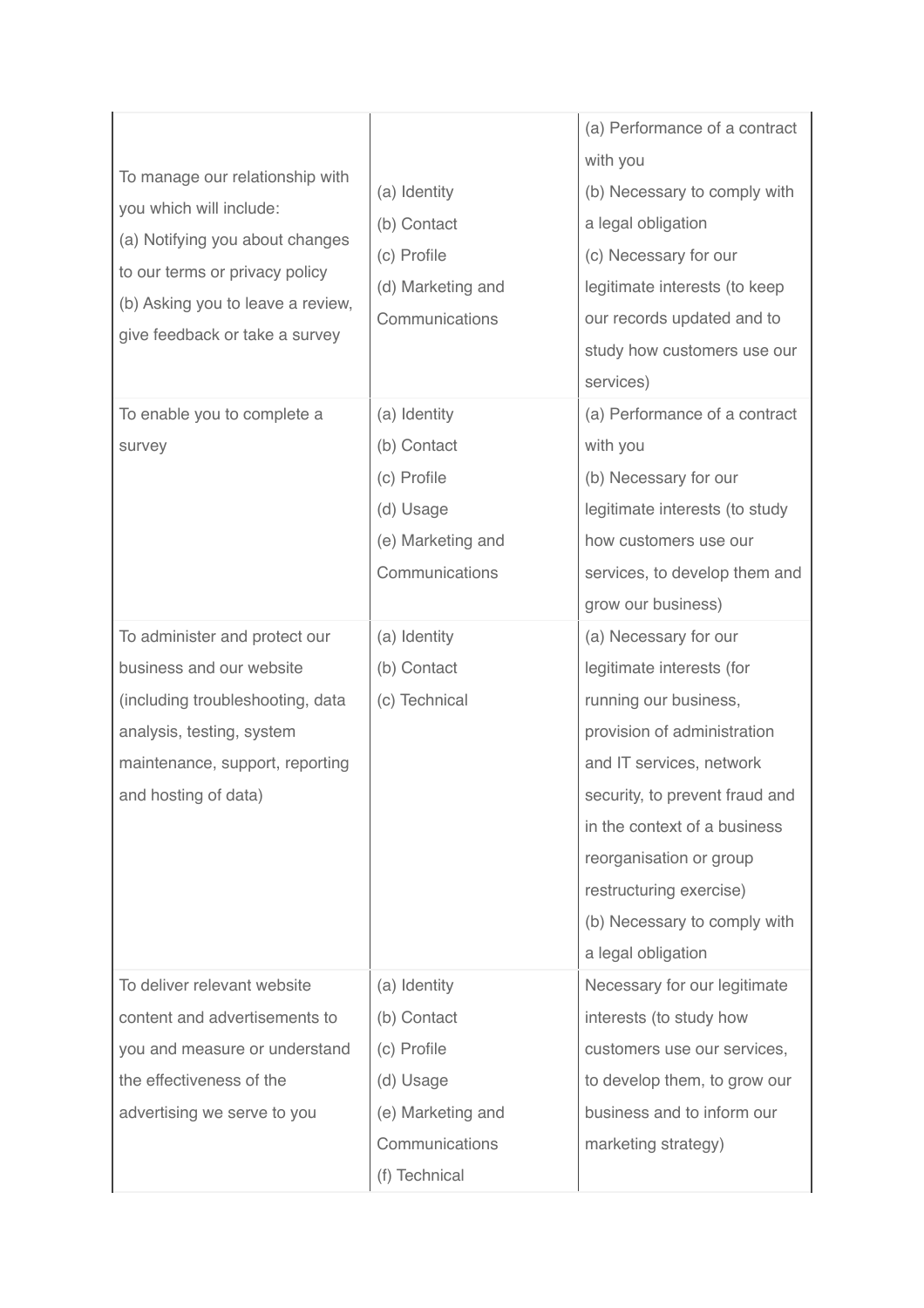| To use data analytics to improve    | (a) Technical | Necessary for our legitimate   |
|-------------------------------------|---------------|--------------------------------|
| our website, services, marketing,   | (b) Usage     | interests (to define types of  |
| customer relationships and          |               | customers for our services, to |
| experiences                         |               | keep our website updated and   |
|                                     |               | relevant, to develop our       |
|                                     |               | business and to inform our     |
|                                     |               | marketing strategy)            |
| To make suggestions and             | (a) Identity  | Necessary for our legitimate   |
| recommendations to you about        | (b) Contact   | interests (to develop our      |
| services that may be of interest to | (c) Technical | services and grow our          |
| you                                 | (d) Usage     | business)                      |
|                                     | (e) Profile   |                                |

## **Marketing**

We strive to provide you with choices regarding certain personal data uses, particularly around marketing and advertising. Please contact us about your preferences relating to your personal data use by email to: salvation@salvationcoaching.com.

We may use your Identity, Contact, Technical, Usage and Profile Data to form a view on what we think you may want or need, or what may be of interest to you. This is how we decide which services and offers may be relevant for you (we call this marketing).

You will receive marketing communications from us if you have requested information from us or purchased services from us or if you provided us with your details for that purpose and, in each case, you have not opted out of receiving that marketing.

# **Third-Party Marketing**

We will get your express opt-in consent before we share your personal data with any company outside our group of companies for marketing purposes.

# **Opting Out**

You can ask us or third parties to stop sending you marketing messages at any time by contacting us at any time.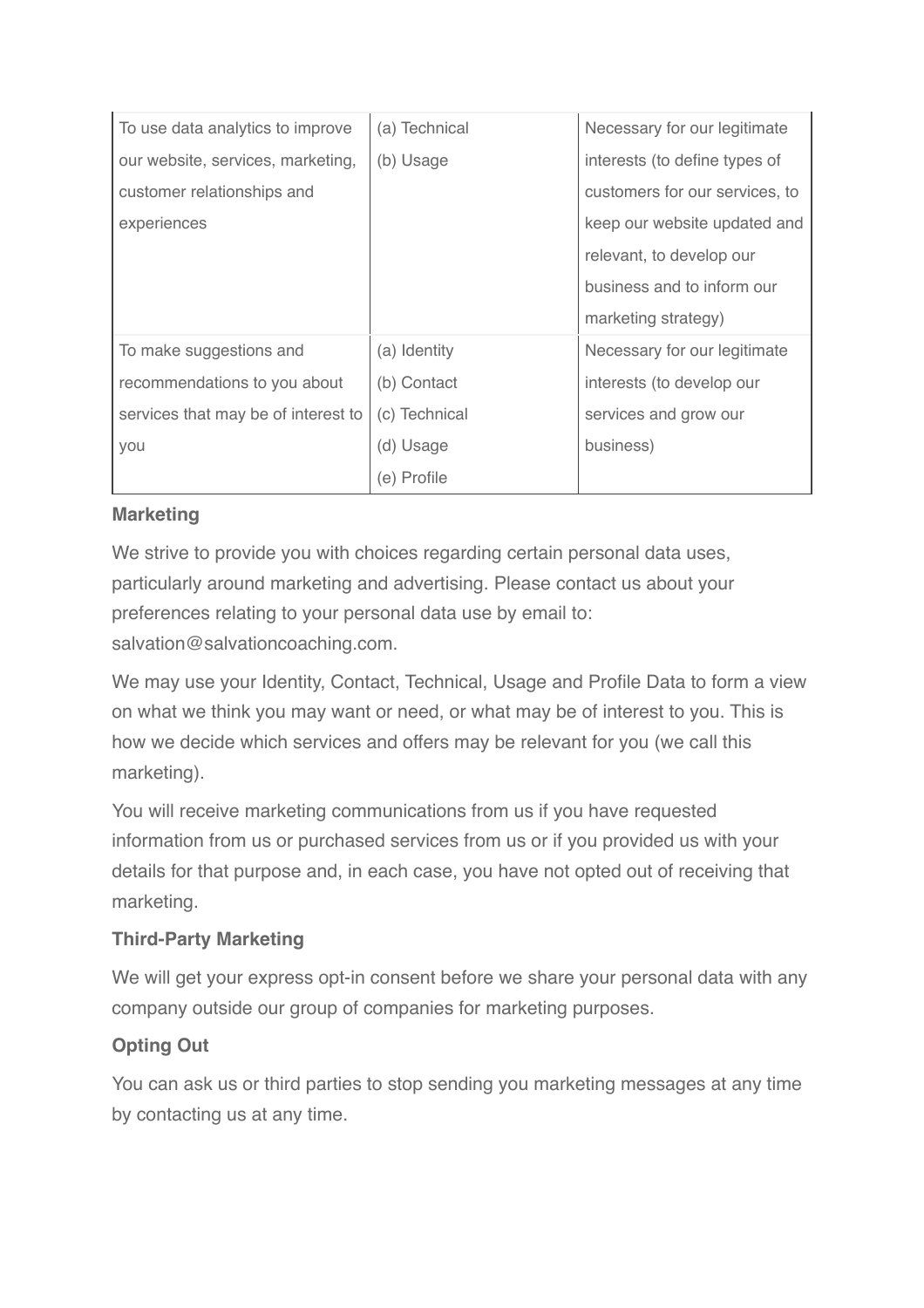Where you opt out of receiving these marketing messages, this will not apply to personal data provided to us as a result of a service purchase, service experience or other transactions.

#### **Cookies**

Our website uses cookies to enhance the experience of visitors to the site, to recognize registered members, to monitor and analyze the performance and security of the site. You can set your browser to refuse all or some browser cookies, or to alert you when websites set or access cookies. If you disable or refuse cookies, please note that some parts of our website may become inaccessible or not function properly. For more information about cookies [All About Cookies](https://www.allaboutcookies.org/) is a good source of information.

### **Psychometric Testing**

With your explicit consent, we may carry out psychometric testing during the course of the provision of our services to you. We carry out psychometric tests for development purposes and such tests are not used as a basis upon which we make decisions about you. We take all reasonable steps to prevent errors, bias and discrimination when carrying out psychometric testing and on request, we give individuals more specific information about the nature of this data processing.

### **Change Of Purpose**

We will only use your personal data for the purposes for which we collected it, unless we reasonably consider that we need to use it for another reason and that reason is compatible with and/or related to the original purpose. If you wish to receive an explanation as to how the processing for the new purpose is compatible with and/or related to the original purpose, please contact us.

If we need to use your personal data for an unrelated purpose, we will notify you and we will explain the legal basis which allows us to do so.

Please note that we may process your personal data without your knowledge or consent, in compliance with the above rules, where this is required or permitted by law.

#### **5. Disclosures Of Your Personal Data**

We may have to share your personal data with the parties set out below for the purposes set out in the table in paragraph 4 above.

External Third Parties as set out in the Glossary.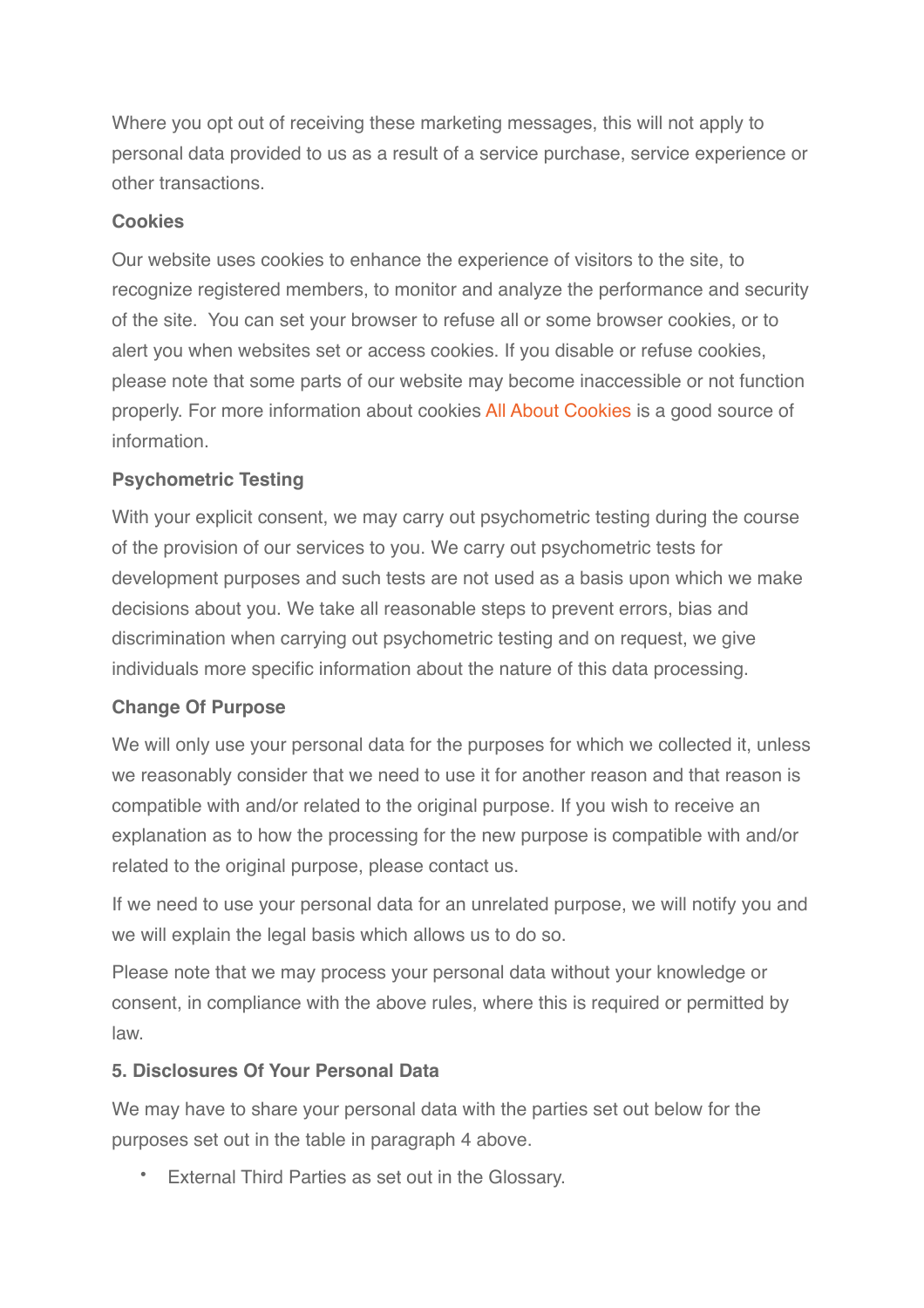• Third parties to whom we may choose to sell, transfer, or merge parts of our business or our assets. Alternatively, we may seek to acquire other businesses or merge with them. If a change happens to our business, then the new owners may use your personal data in the same way as set out in this privacy policy.

We require all third parties to respect the security of your personal data and to treat it in accordance with the law. We do not allow our third-party service providers to use your personal data for their own purposes and only permit them to process your personal data for specified purposes and in accordance with our instructions.

### **6. International Transfers**

Some of our External Third Parties are based outside the European Economic Area (**EEA**) so their processing of your personal data will involve a transfer of data outside the EEA.

We will only transfer data outside of the EEA where it is compliant with data protection laws and the means of transfer providers adequate safeguards in relation to your data, for example:

- By way of data transfer agreement, incorporating the current standard contractual clauses approved by the European Commission for the transfer of personal data by data controllers in the EEA to data controllers and processors in jurisdictions without adequate data protection laws; or
- By ensuring that any US-based organisations we transfer data to have signed up to the EU-U.S. Privacy Shield Framework for the transfer of personal data from the EEA to the United States of America (or ensuring that any equivalent framework agreement is in place respect of other jurisdictions); or
- By transferring your data to a country whose data protection laws have been found to be adequate by the European Commission; or
- Where you have expressly consented to the data transfer (having been informed of any relevant risks involved).

Please contact us if you want further information on the specific mechanism used by us when transferring your personal data out of the EEA.

# **7. Data Security**

We have put in place appropriate security measures to prevent your personal data from being accidentally lost, used or accessed in an unauthorised way, altered or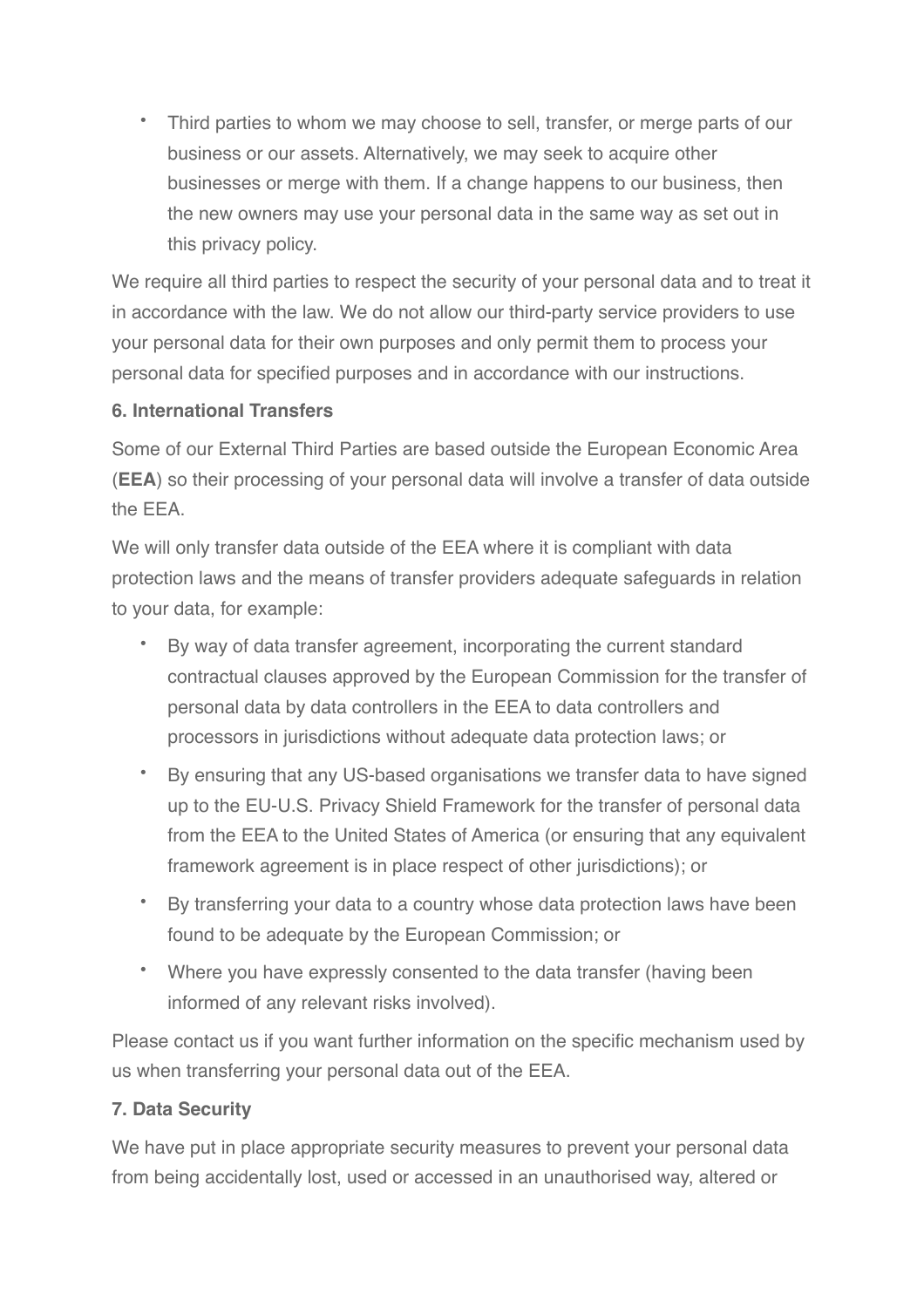disclosed. In addition, we limit access to your personal data to those employees, agents, contractors and other third parties who have a business need to know. They will only process your personal data on our instructions and they are subject to a duty of confidentiality.

We have put in place procedures to deal with any suspected personal data breach and will notify you and any applicable regulator of a breach where we are legally required to do so.

### **8. Data Retention**

### **How Long Will You Use My Personal Data For?**

By law, for tax purposes, we have to keep basic information about our customers (including Contact, Identity, Financial and Transaction Data) for 7 years after they cease being customers.

In some circumstances you can ask us to delete your data: see "Request erasure" below for further information.

In some circumstances we may anonymise your personal data (so that it can no longer be associated with you) for research or statistical purposes in which case we may use this information indefinitely without further notice to you.

#### **9. Your Legal Rights**

Under certain circumstances, you have rights under data protection laws in relation to your personal data. For example:

- Request access to your personal data.
- Request correction of your personal data.
- Request erasure of your personal data.
- Object to processing of your personal data.
- Request restriction of processing your personal data.
- Request transfer of your personal data.
- Right to withdraw consent.

If you wish to exercise any of the rights set out above, please contact us.

#### **No Fee Usually Required**

You will not have to pay a fee to access your personal data (or to exercise any of the other rights). However, we may charge a reasonable fee if your request is clearly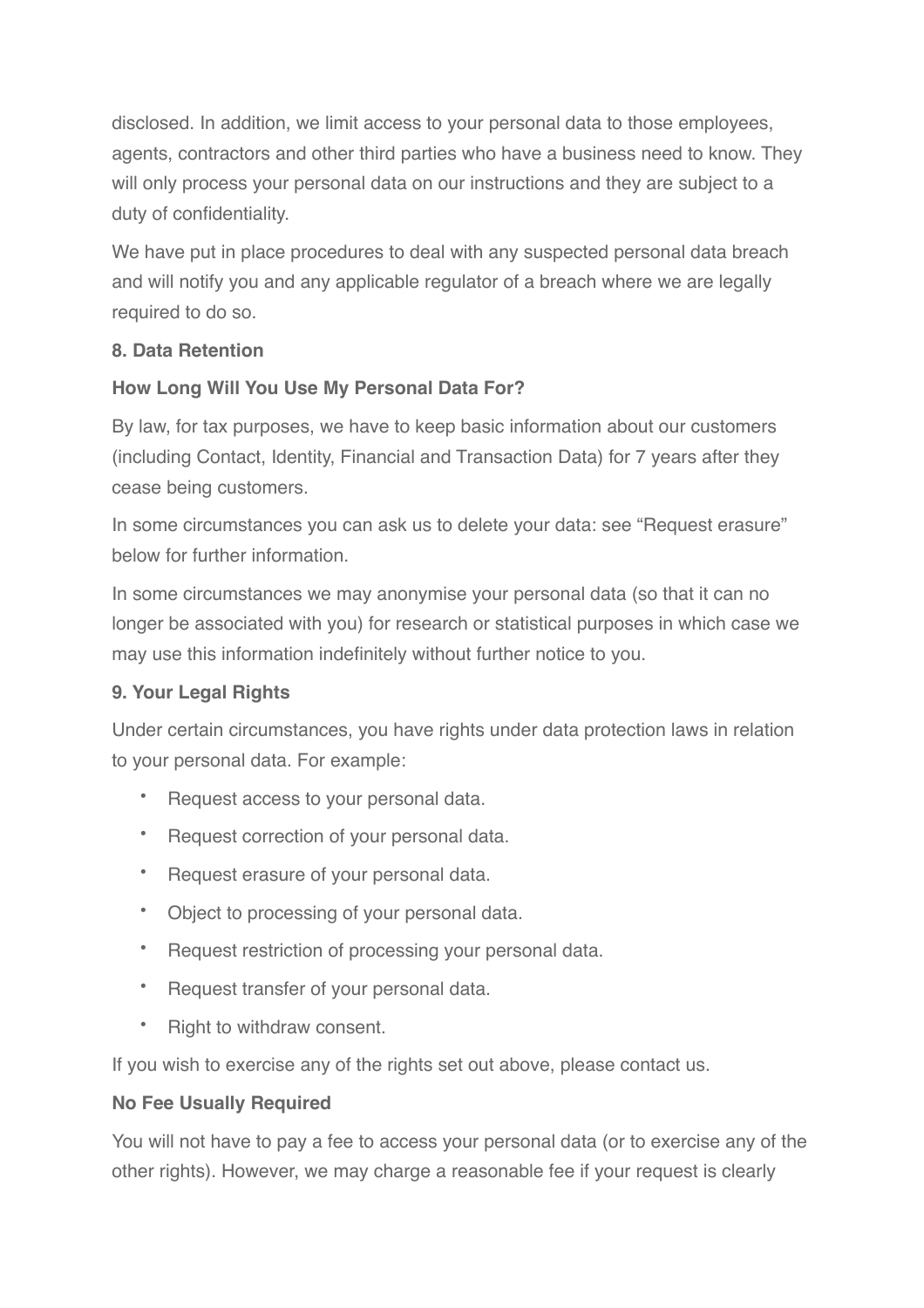unfounded, repetitive or excessive. Alternatively, we may refuse to comply with your request in these circumstances.

#### **What We May Need From You**

We may need to request specific information from you to help us confirm your identity and ensure your right to access your personal data (or to exercise any of your other rights). This is a security measure to ensure that personal data is not disclosed to any person who has no right to receive it. We may also contact you to ask you for further information in relation to your request to speed up our response.

#### **Time Limit To Respond**

We try to respond to all legitimate requests within one month. Occasionally it may take us longer than a month if your request is particularly complex or you have made a number of requests. In this case, we will notify you and keep you updated.

#### **10. Glossary**

#### **Lawful Basis**

**Legitimate Interest** means the interest of our business in conducting and managing our business to enable us to give you the best service and the best and most secure experience. We make sure we consider and balance any potential impact on you (both positive and negative) and your rights before we process your personal data for our legitimate interests. We do not use your personal data for activities where our interests are overridden by the impact on you (unless we have your consent or are otherwise required or permitted to by law). You can obtain further information about how we assess our legitimate interests against any potential impact on you in respect of specific activities by contacting us.

**Performance of Contract** means processing your data where it is necessary for the performance of a contract to which you are a party or to take steps at your request before entering into such a contract.

**Comply with a legal or regulatory obligation** means processing your personal data where it is necessary for compliance with a legal or regulatory obligation that we are subject to.

#### **Third Parties**

#### **External Third Parties**

Service providers such as: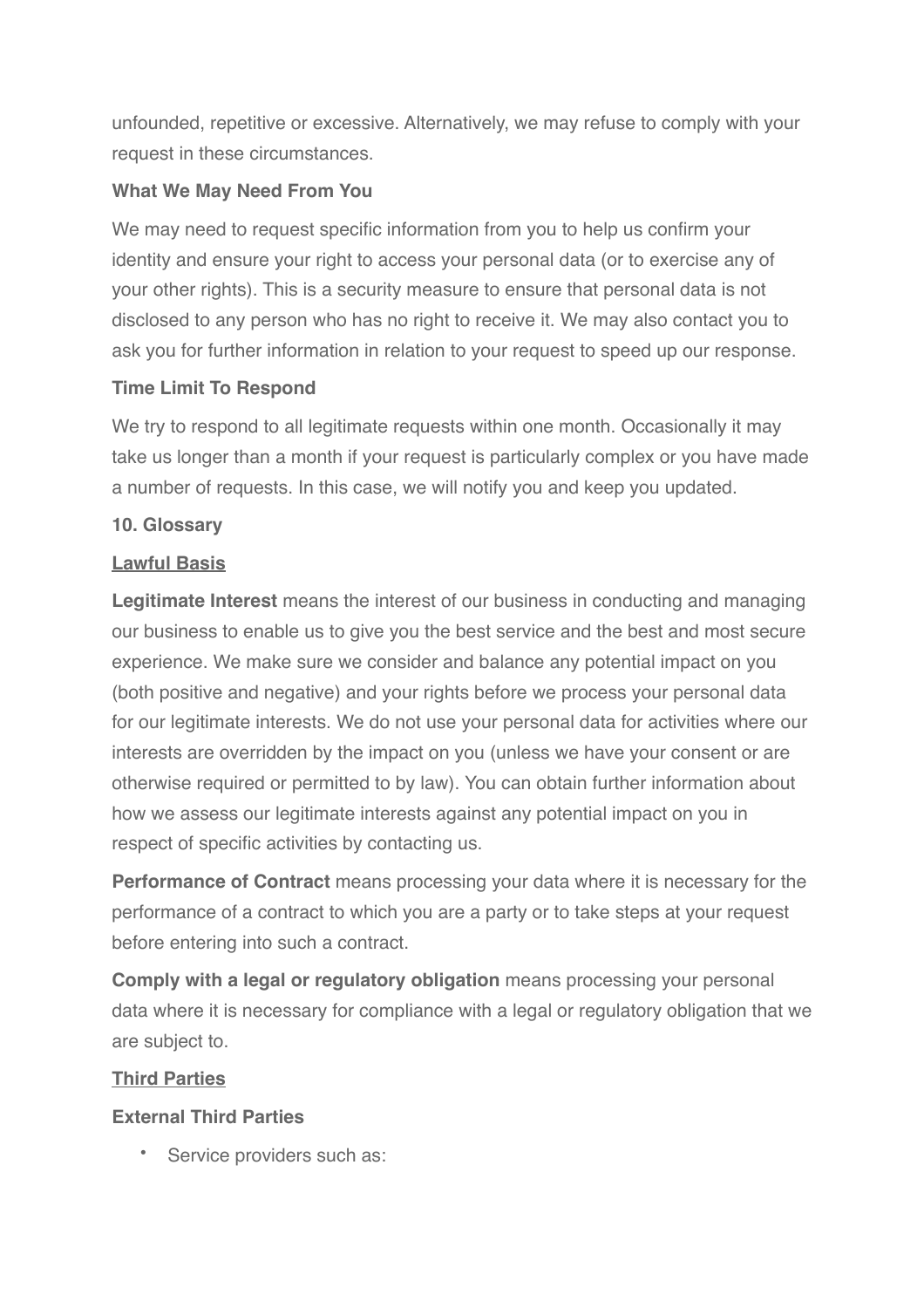- Financial administration and accountancy services.
- Providers of psychometric testing services.
- Providers of customer relationship manager software.
- Browser-based collaboration and document management platforms.
- Professional advisers including lawyers, bankers, auditors and insurers based in the United Kingdom who provide consultancy, banking, legal, insurance and accounting services.
- HM Revenue & Customs, regulators and other authorities based in the United Kingdom who require reporting of processing activities in certain circumstances.
- Third part outsourced IT and document storage providers where we have an appropriate processing agreement (or similar protections).

#### **Your Legal Rights**

#### **You have the right to:**

**Request access** to your personal data (commonly known as a "data subject access request"). This enables you to receive a copy of the personal data we hold about you and to check that we are lawfully processing it.

**Request correction** of the personal data that we hold about you. This enables you to have any incomplete or inaccurate data we hold about you corrected, though we may need to verify the accuracy of the new data you provide to us.

**Request erasure** of your personal data. This enables you to ask us to delete or remove personal data where there is no good reason for us continuing to process it. You also have the right to ask us to delete or remove your personal data where you have successfully exercised your right to object to processing (see below), where we may have processed your information unlawfully or where we are required to erase your personal data to comply with local law. Note, however, that we may not always be able to comply with your request of erasure for specific legal reasons which will be notified to you, if applicable, at the time of your request.

**Object to processing** of your personal data where we are relying on a legitimate interest (or those of a third party) and there is something about your particular situation which makes you want to object to processing on this ground as you feel it impacts on your fundamental rights and freedoms. You also have the right to object where we are processing your personal data for direct marketing purposes. In some